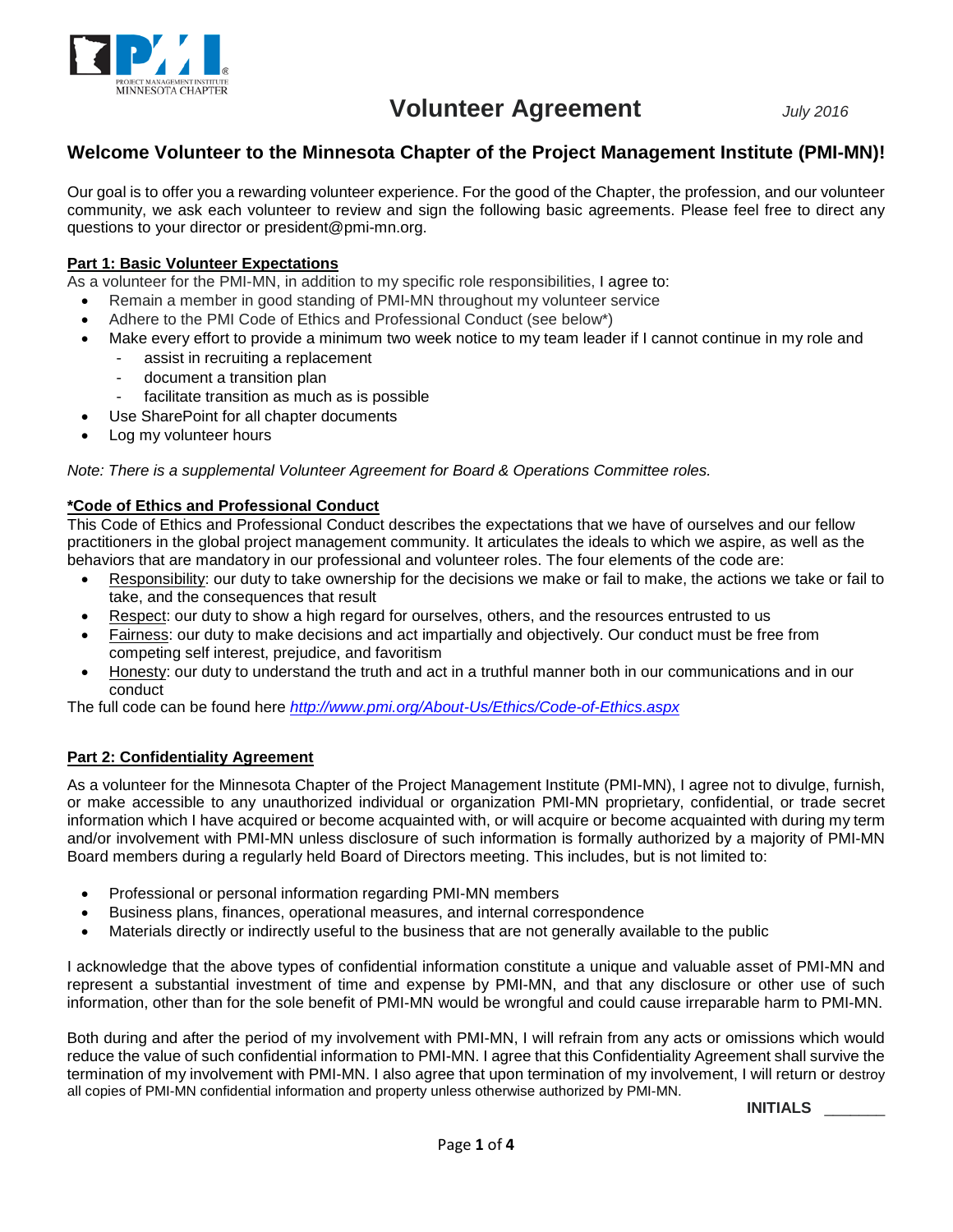

#### **Part 3: Conflict of Interest Agreement**

As a volunteer for the Minnesota Chapter of the Project Management Institute (PMI-MN), I agree to exercise the utmost good faith in all transactions involved in my duties, and shall not use my position with PMI-MN to exploit, appear to exploit, or attempt to exploit PMI-MN decision-making or resources. In general, I agree to refrain from using my PMI-MN position or PMI-MN resources for other than their intended purpose and/or for inappropriate personal or professional benefit.

I understand that a conflict of interest may occur if I have a personal, professional, or financial connection outside of PMI-MN with an individual or organization who also have a connection with PMI-MN. Specifically this may include me being a close relative, investor (greater than 1% of income), trustee, director, partner, officer, consultant, contractor, or employee of the individual or organization.

If I incur a conflict of interest situation, I agree to promptly notify the PMI-MN Board of Directors and immediately refrain from any decision-making, voting, deliberations, or any use of personal influence in the matter. A written record of any report of possible conflict and of any adjustments made to avoid possible conflicts of interest will be kept by the Board of Directors in the monthly meeting minutes. While the transaction may go forward, I agree to restrict my personal involvement within PMI-MN by refraining from activities such as:

- Initiating the business transaction
- Recommending or selecting the party
- Approving/signing the purchase or contract
- Authorizing or making payments
- Providing goods or services
- Collecting payments

If you have any possible conflicts of interest at this time, please note them briefly here:

**I agree to these Basic Volunteer Expectations, Confidentiality, and Conflict of Interest terms for**

**the duration of my volunteer service**:

(Print Name) (PMI Member ID) (Signature) (Date) (Email) (Phone) (Committee) (Role)

**Volunteer:** Please return completed form to the Committee Chair. [**Committee Chair:** email to ChairVolunteers@pmi-mn.org]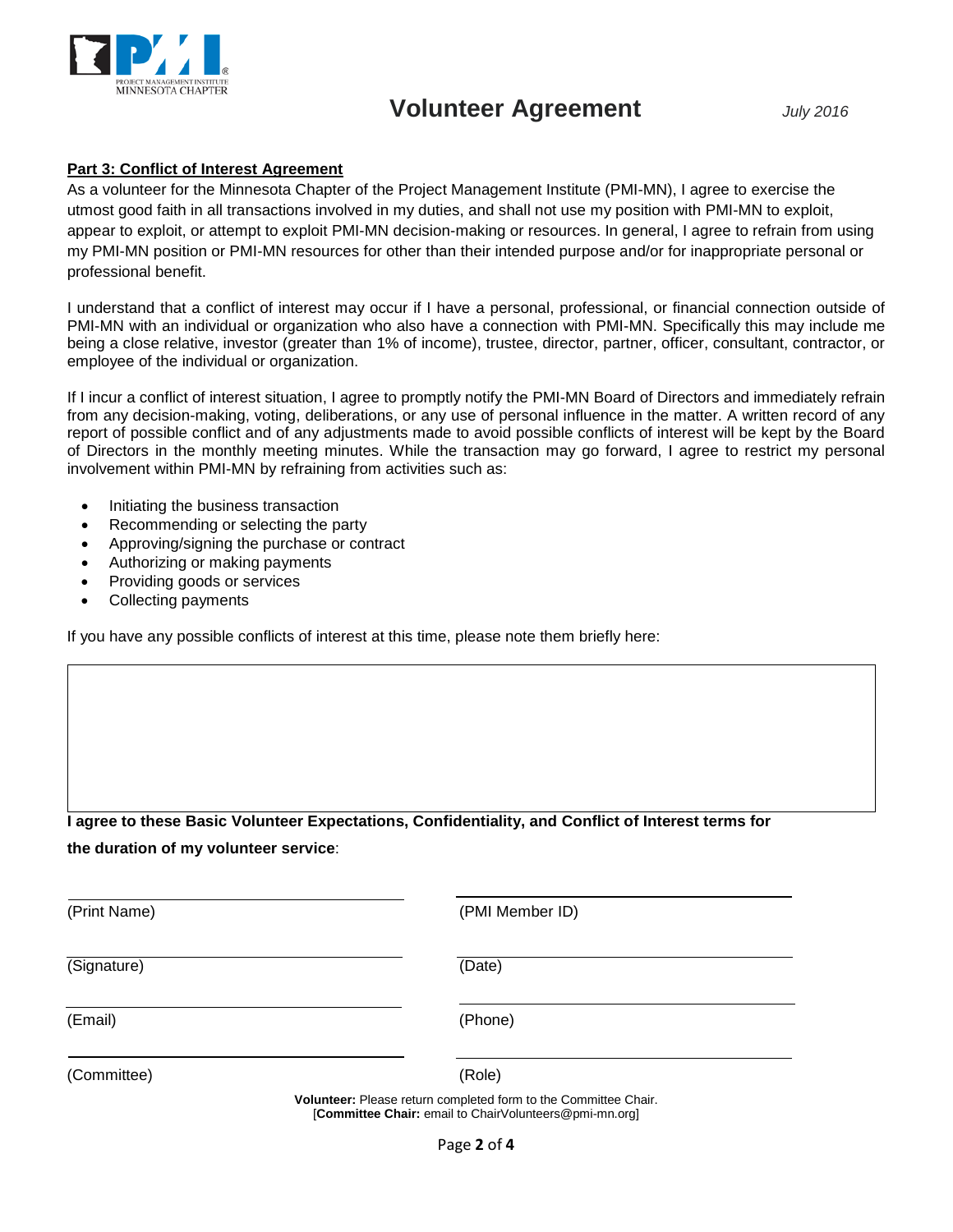

#### **Board of Director Expectations**

As a Board Member for the Minnesota Chapter of the Project Management Institute (PMI-MN), I understand that I am responsible for the strategic direction of PMI-MN. In addition to the specific responsibilities of my role and the basic volunteer expectations, I agree to:

- Uphold the values of trust, integrity, respect, service quality and results
- Attend all monthly Board Meetings and proactively communicate with the President or a delegate if I cannot attend. I understand that missing two meetings back to back, or two meetings in any six month period may be grounds for removal.
- Produce a monthly status report
- Actively engage in Board meetings
- Attend at least one chapter breakfast meeting per year
- Attend at least six chapter dinner meetings per year and participate as a New Member Buddy
- Perform Master of Ceremony, Membership Table, and New Member Orientation duties at dinner meetings (one of each at three different meetings)
- Be an Ambassador of PMI-MN
- Attend Strategic Planning Sessions during incoming and outgoing years (2/year)
- Attend Leadership Transition meeting during incoming and outgoing years (1/year)
- Serve on Board committees as needed to advance the mission of the chapter
- Give at least a one month notice if I cannot continue in my role and
	- Assist is identifying a replacement
	- Document a transition plan
	- Facilitate transition as much as is possible
- Conduct a monthly meeting with my team(s) (if applicable)

I have carefully read and understand the expectations of the **Board of Directors** role and agree to perform the noted duties consistent with expectations.

(Print Name) (PMI Member ID)

(Signature) (Date)

**Please return to:** administrator@pmi-mn.org - or - PMI-MN Administrator 1611 County Road B W., Suite 320 Saint Paul, MN 55113